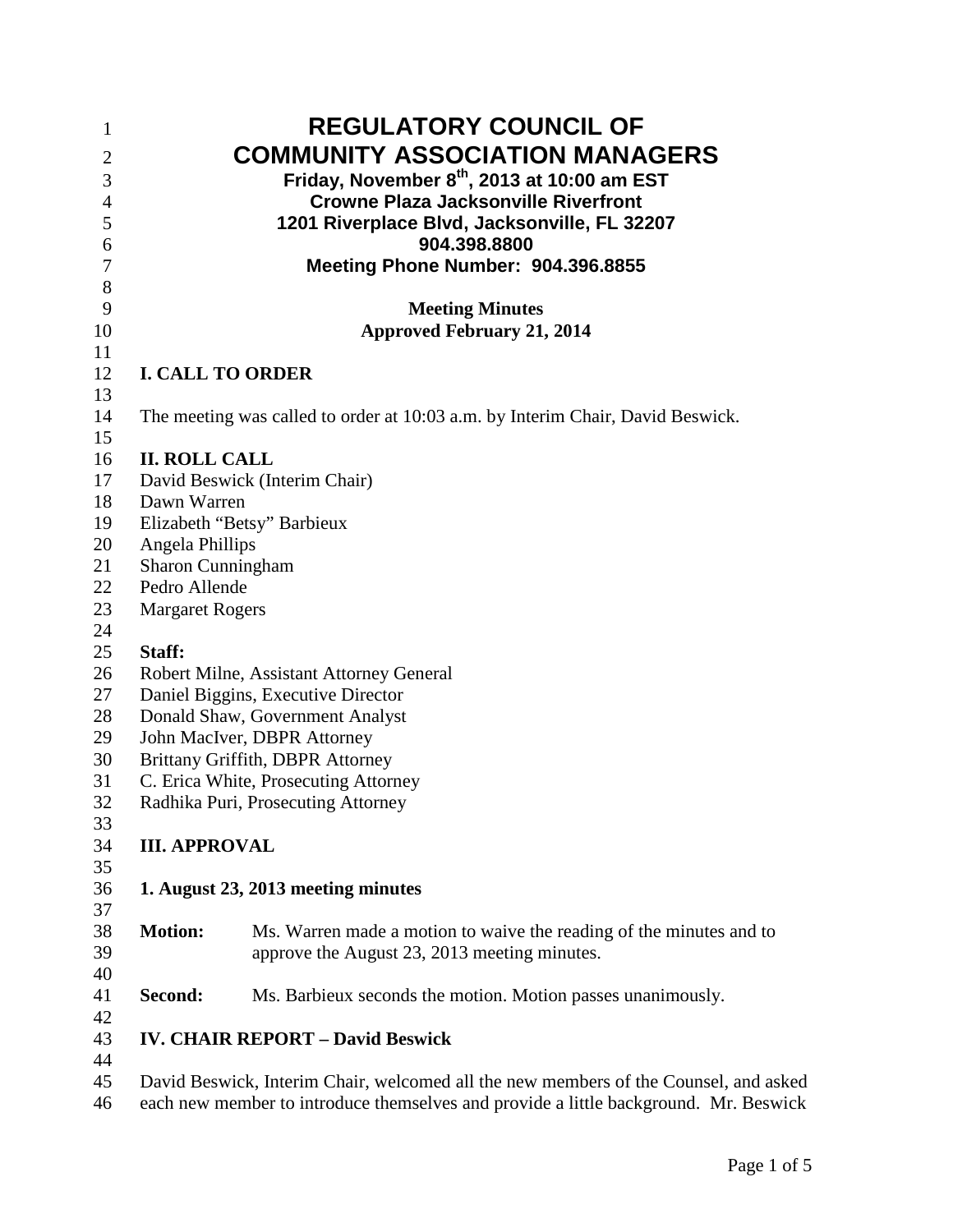also requested that tenured members of the Council introduce themselves to the new

- members.
- 

## **V. COUNCIL DISCUSSION TOPICS**

 $\frac{51}{52}$ Ms. Barbieux asked for confirmation that the updates to Rule 61E14-2.001 have been approved and that final language is on its way to implementation. Mr. Milne confirmed this, and that it's possible the Rule is adopted by the end of the year.

## **VI. COUNSEL REPORT – Robert Milne**

 Mr. Milne gave a presentation on the "Sunshine Law", and the Council's responsibility to abide by it when discussing Council related issues. Mr. Milne detailed situations in which Council members may be subject to public records requests, and Mr. Biggins reminded the Council that directing communication to either himself or Mr. Shaw will protect the Council and allow the Department to maintain a public record of the

- communication. Mr. Biggins also explained that if they have any questions, directing that question first to Mr. Milne also protects them.
- 

Ms. Barbieux asked how many violations of the Sunshine Law has the Council

committed in the past, and if they happen often. Mr. Biggins replied that he is not aware

of any issues for most of the State regulatory boards/councils as the Attorney General's

 office and the Department are very proactive in educating their members on the requirements of the Sunshine Laws.

## **VII. DEPARTMENT RULE REPORT – John MacIver**

 Mr. MacIver gave a brief explanation of the rule making authority for both the Council and the Department. Mr. MacIver stated that prior to July 1, 2014, he will solicit opinions from the Council, through Mr. Biggins, on any proposed rulemaking the 77 Council intends to take. Mr. MacIver stated that report is submitted to the Senate<br>78 President, the Speaker of the House, the Governor, and the Chair of the Joint President, the Speaker of the House, the Governor, and the Chair of the Joint Administrative Procedures Committee. Mr. MacIver also stated that the other obligation of the Council and the Department is internal review of current rules in order to reduce regulatory burdens, reduce costs, and to ensure compliance with statutory authority. 

Mr. MacIver also reminded the Board that previous rulemaking regarding 61E14-2.001,

 Standards of Professional Conduct, has been withdrawn and new proposed language is being submitted to better mirror the language reflected in the statutory change to Ch. 468,

Part VIII. Mr. MacIver stated Mr. Milne is working on updated language.

## **VIII. PROSECUTING ATTORNEY REPORT – Radhika Puri**

Ms. Puri read the Prosecuting Attorney's report into the record.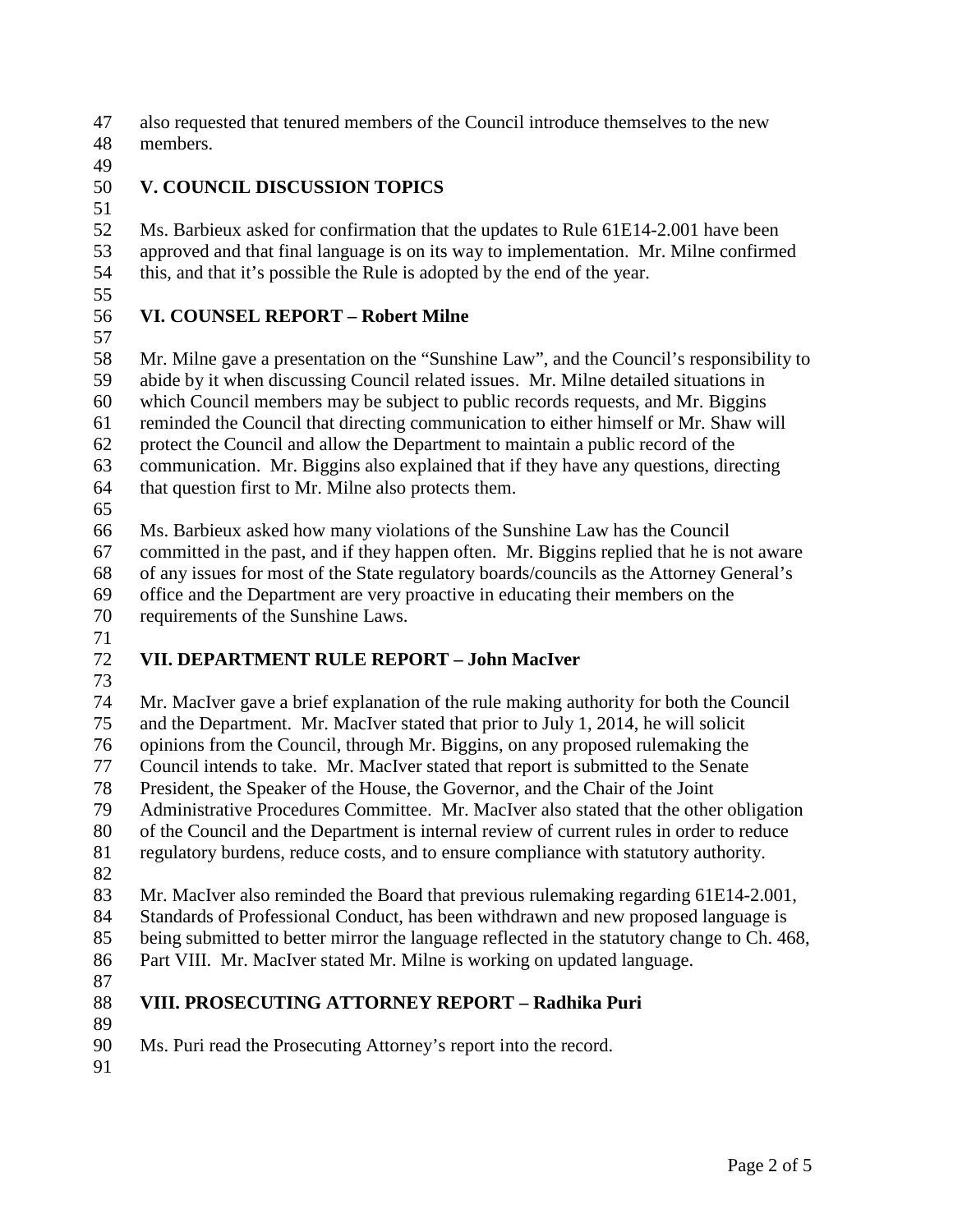| 92<br>93<br>94 | Ms. Barbieux requested clarification on what cases are confidential and what cases are<br>public record. Ms. Puri stated the cases against CAM Firms are private until probable<br>cause has been found, whereas cases against CAM individuals are public record |
|----------------|------------------------------------------------------------------------------------------------------------------------------------------------------------------------------------------------------------------------------------------------------------------|
| 95<br>96       | throughout the investigative process.                                                                                                                                                                                                                            |
| 97             | Ms. White distributed a power point presentation showing an overview of the complaint                                                                                                                                                                            |
| 98             | process for CAM complaints.                                                                                                                                                                                                                                      |
| 99             |                                                                                                                                                                                                                                                                  |
| 100            | IX. EXECUTIVE DIRECTOR - Daniel Biggins                                                                                                                                                                                                                          |
| 101<br>102     | 1. Financial Statements; current & projections                                                                                                                                                                                                                   |
| 103            |                                                                                                                                                                                                                                                                  |
| 104            | Council Members reviewed the report.                                                                                                                                                                                                                             |
| 105            |                                                                                                                                                                                                                                                                  |
| 106            | Mr. Biggins explained that the report has a detailed projection for both the operating                                                                                                                                                                           |
| 107            | account and for the unlicensed activity account. Mr. Biggins stated that the operating                                                                                                                                                                           |
| 108            | account has a negative balance, but it does appear that the projections show a move in the                                                                                                                                                                       |
| 109            | right direction. Mr. Biggins stated the Department will continue to monitor fiscal                                                                                                                                                                               |
| 110            | matters, and if its determined that reality isn't as optimistic as the projections, the                                                                                                                                                                          |
| 111            | Department and Council should plan to address that issue down the road.                                                                                                                                                                                          |
| 112            |                                                                                                                                                                                                                                                                  |
| 113            | 2. Division of Regulation Quarterly Complaint Report                                                                                                                                                                                                             |
| 114            |                                                                                                                                                                                                                                                                  |
| 115            | Mr. Biggins read the Quarterly Complaint Report into the record.                                                                                                                                                                                                 |
| 116            |                                                                                                                                                                                                                                                                  |
| 117            | 3. CAM Firm Renewal Numbers                                                                                                                                                                                                                                      |
| 118            |                                                                                                                                                                                                                                                                  |
| 119            | Mr. Biggins read the renewal numbers into the record.                                                                                                                                                                                                            |
| 120            |                                                                                                                                                                                                                                                                  |
| 121            | <b>4. HOA Reporting Numbers</b>                                                                                                                                                                                                                                  |
| 122            |                                                                                                                                                                                                                                                                  |
| 123            | Mr. Biggins explained that a new legislative requirement this year required Homeowner's                                                                                                                                                                          |
| 124            | Associations to report their details to the Department, and Mr. Biggins stated it's                                                                                                                                                                              |
| 125            | expected that numbers will continue to filter in even after the deadline. Mr. Biggins then                                                                                                                                                                       |
| 126            | read the numbers into the record.                                                                                                                                                                                                                                |
| 127            |                                                                                                                                                                                                                                                                  |
| 128            | Mr. Biggins also thanked Mr. Beswick for sitting in as Interim Chair for this meeting.                                                                                                                                                                           |
| 129            |                                                                                                                                                                                                                                                                  |
| 130            | Ms. Barbieux requested clarification on verbiage from previous meeting minutes which                                                                                                                                                                             |
| 131            | referenced the word "sweep". Mr. Biggins stated that in the past, the Legislature has                                                                                                                                                                            |
| 132            | swept money from board accounts that had high positive balances in order to fund the                                                                                                                                                                             |
| 133            | State's general business. Mr. Biggins stated he was unclear if this is something would                                                                                                                                                                           |
| 134            | happen in the future, as the State is in a much better position now than it has been in                                                                                                                                                                          |
| 135            | previous years. Ms. Rogers stated that, to her recollection, the Legislature swept about                                                                                                                                                                         |
| 136            | \$1 million from the Council's account about two years previous. Ms. Barbieux stated                                                                                                                                                                             |
| 137            | that previous minutes indicate there was a frustration amongst the Council members on                                                                                                                                                                            |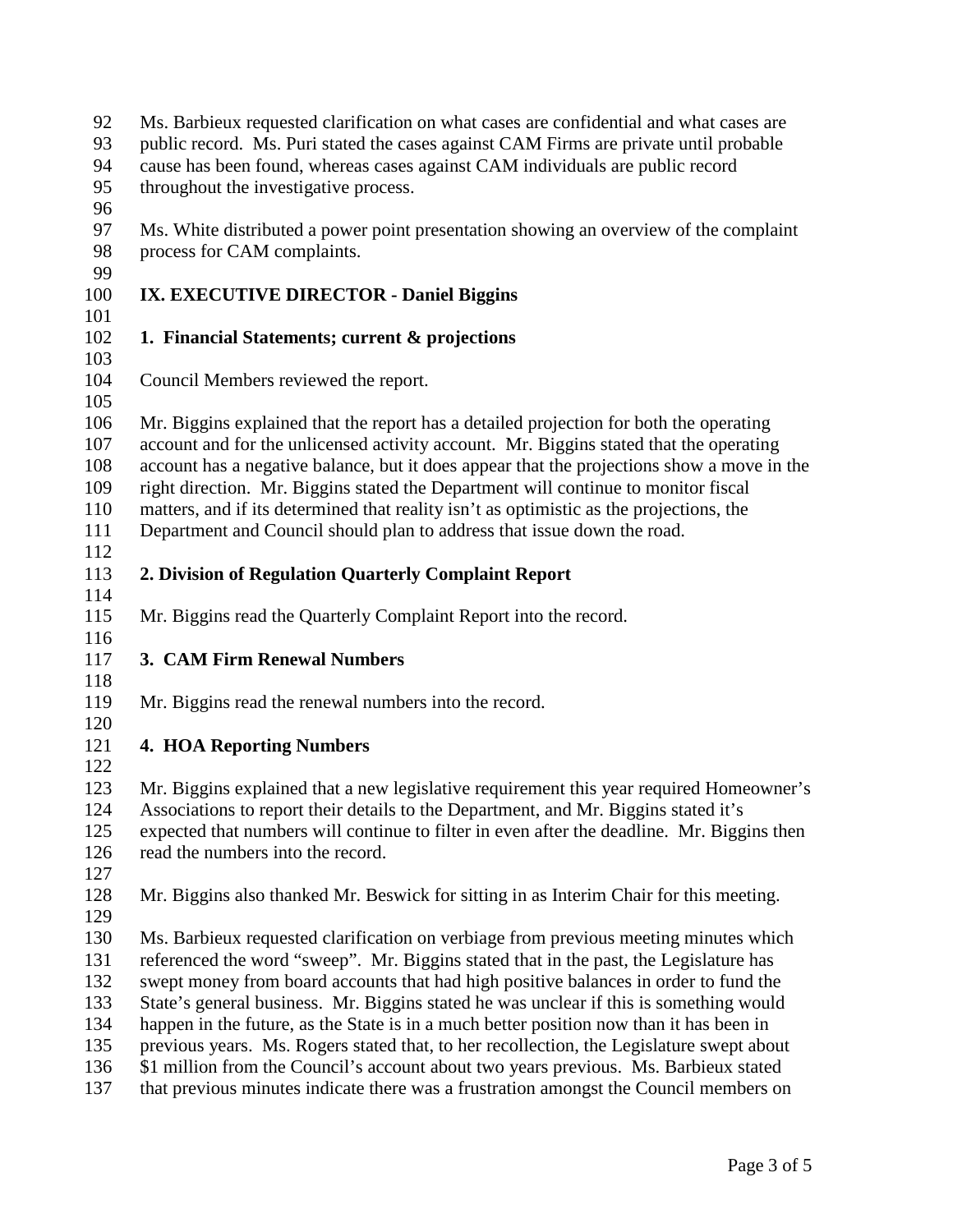| 138<br>139 | how quickly complaints were being processed, and stated that it's her opinion that, if the<br>Legislature had not swept their account previously, perhaps the prosecutor's office would |                                                                                            |  |  |  |
|------------|-----------------------------------------------------------------------------------------------------------------------------------------------------------------------------------------|--------------------------------------------------------------------------------------------|--|--|--|
| 140        | be better staffed and would be able to prosecute cases more quickly. Ms. White stated                                                                                                   |                                                                                            |  |  |  |
| 141        | that the Office of the General Counsel did direct more resources to the prosecution of                                                                                                  |                                                                                            |  |  |  |
| 142        | CAM complaints when the number of cases began to rise. Ms. White stated that in her                                                                                                     |                                                                                            |  |  |  |
| 143        | time at the Department, the current case load is the lowest she's seen, and that she's                                                                                                  |                                                                                            |  |  |  |
| 144        | satisfied with the progress her office has made in working cases. Mr. Biggins also                                                                                                      |                                                                                            |  |  |  |
| 145        | commended the Office of the General Counsel on the increased availability of                                                                                                            |                                                                                            |  |  |  |
| 146        |                                                                                                                                                                                         | information on the website relating the CAM disciplinary cases.                            |  |  |  |
| 147        |                                                                                                                                                                                         |                                                                                            |  |  |  |
| 148        |                                                                                                                                                                                         | X. FUTURE MEETING DATES                                                                    |  |  |  |
| 149        |                                                                                                                                                                                         |                                                                                            |  |  |  |
| 150        | February 21 <sup>st</sup> , 2014 (Conference Call)                                                                                                                                      |                                                                                            |  |  |  |
| 151        | May $23^{rd}$ , 2014 (Conference Call) – tentative                                                                                                                                      |                                                                                            |  |  |  |
| 152        |                                                                                                                                                                                         | August $15^{th}$ , 2014 (Conference Call) – tentative                                      |  |  |  |
| 153        |                                                                                                                                                                                         |                                                                                            |  |  |  |
| 154        | <b>XI. New Business</b>                                                                                                                                                                 |                                                                                            |  |  |  |
| 155        |                                                                                                                                                                                         |                                                                                            |  |  |  |
| 156        |                                                                                                                                                                                         | 1. Elections for Chair and Vice-Chair                                                      |  |  |  |
| 157        |                                                                                                                                                                                         |                                                                                            |  |  |  |
| 158        | Ms. Rogers made a motion nominating David Beswick as Chair. Ms. Barbieux seconded.                                                                                                      |                                                                                            |  |  |  |
| 159<br>160 |                                                                                                                                                                                         |                                                                                            |  |  |  |
| 161        |                                                                                                                                                                                         | Ms. Warren made a motion nominating herself as Chair. Mr. Allende seconded.                |  |  |  |
| 162        | After voting, Mr. Beswick was voted as Chair and Ms. Warren was voted as Vice-Chair.                                                                                                    |                                                                                            |  |  |  |
| 163        |                                                                                                                                                                                         |                                                                                            |  |  |  |
| 164        | <b>Motion:</b>                                                                                                                                                                          | Ms. Rogers made a motion to change the Regulatory Council of                               |  |  |  |
| 165        |                                                                                                                                                                                         | Community Association Managers from a Council to a full regulatory                         |  |  |  |
| 166        |                                                                                                                                                                                         | Board.                                                                                     |  |  |  |
| 167        |                                                                                                                                                                                         |                                                                                            |  |  |  |
| 168        | Second:                                                                                                                                                                                 | Ms. Barbieux seconds the motion.                                                           |  |  |  |
| 169        |                                                                                                                                                                                         |                                                                                            |  |  |  |
| 170        |                                                                                                                                                                                         | Ms. Rogers spoke to the motion, indicating that it is her opinion that if the Council were |  |  |  |
| 171        | to become a Board, they would have more say in the industry, and could more properly                                                                                                    |                                                                                            |  |  |  |
| 172        | address issues in the industry. Ms. Rogers stated that, if the motion passes, she would                                                                                                 |                                                                                            |  |  |  |
| 173        | like all of the Council members to lobby individually to make the Council a full Board.                                                                                                 |                                                                                            |  |  |  |
| 174        | Mr. Allende asked if this would be in the form of a resolution as the Council does not                                                                                                  |                                                                                            |  |  |  |
| 175        | have the legal authority to make this change. Mr. Biggins confirmed this, and stated that                                                                                               |                                                                                            |  |  |  |
| 176        | the Legislature would have to make changes to the law for the Council to become a full                                                                                                  |                                                                                            |  |  |  |
| 177        | Board, and stated that it is inappropriate for the Council itself to lobby as a group. Mr.                                                                                              |                                                                                            |  |  |  |
| 178        | Biggins stated that the Council's concerns would be passed on to the Department's                                                                                                       |                                                                                            |  |  |  |
| 179        | Legislative Affairs office but that the main intent of the Department's legislative package                                                                                             |                                                                                            |  |  |  |
| 180        | was pro-business. Mr. Biggins stated the best way to pursue changes in legislation is                                                                                                   |                                                                                            |  |  |  |
| 181        |                                                                                                                                                                                         | through their professional associations.                                                   |  |  |  |
| 182        |                                                                                                                                                                                         |                                                                                            |  |  |  |
| 183        |                                                                                                                                                                                         | After further discussion, the motion passes unanimously.                                   |  |  |  |